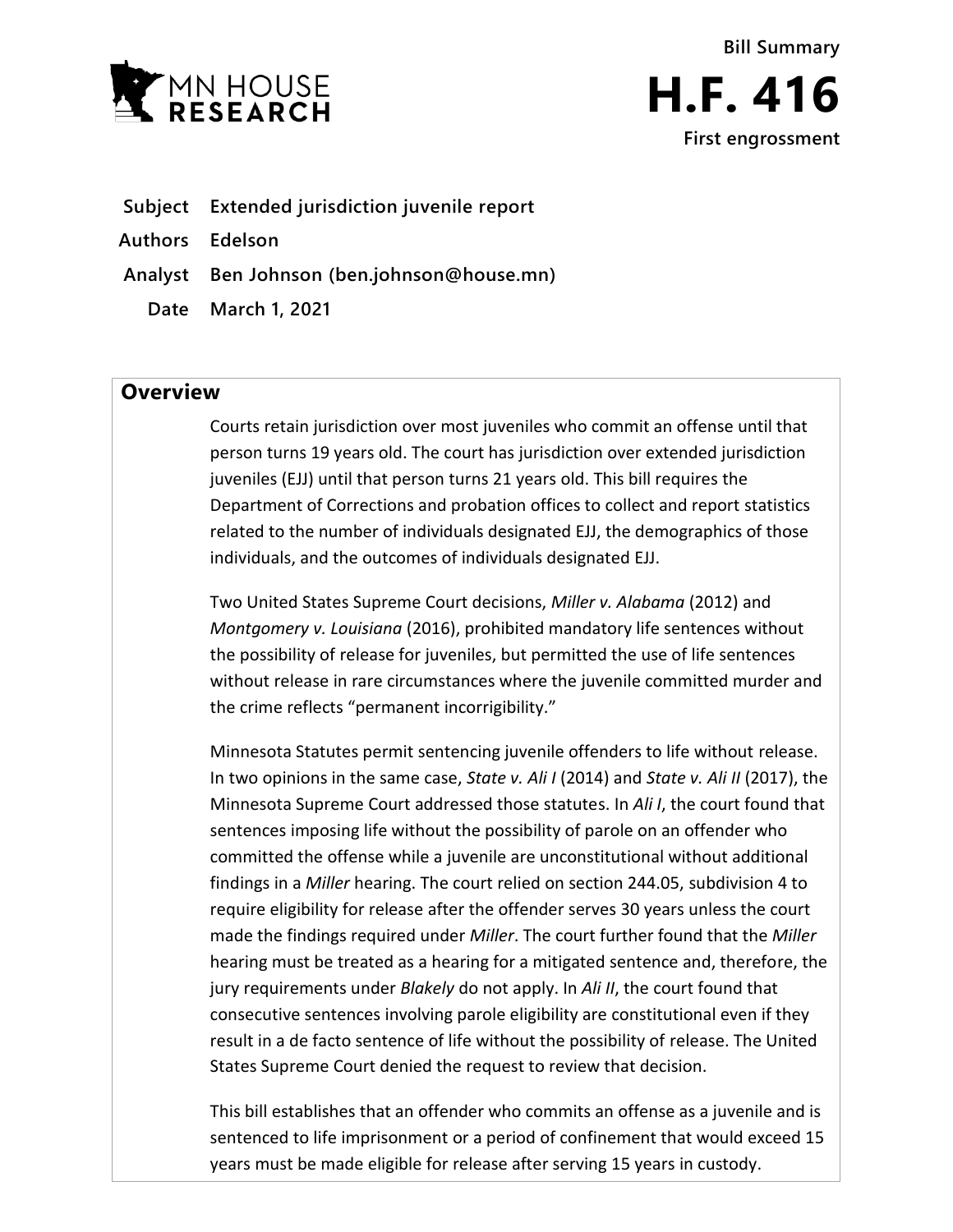# **Summary**

## **Section Description**

### $\mathbf{1}$ **Annual performance report required.**

Requires the Department of Corrections to maintain annual statistics and provide them in the department's annual report. The statistics must include: the number and demographics of extended jurisdiction juveniles under supervision; the number of extended jurisdiction juveniles who successfully completed probation in the previous year; the number who were discharged early from supervision; the number who had a sentence executed; and the average length of time an extended jurisdiction juvenile spends under supervision.

### $\overline{2}$ **Supervised release; offenders who commit crimes on or after August 1, 1993.** Makes a conforming change.

### $\overline{3}$ **Minimum imprisonment, life sentence.**

Provides that an inmate serving a life sentence who committed the offense when the person was under 18 years of age is not eligible for release until that person has served 15 years of imprisonment.

### $\overline{a}$ **Eligibility for early supervised release; offenders who were under 18 at the time offense.**

Provides that an inmate serving a sentence that includes more than 15 years of incarceration and who committed that offense when the person was under 18 years of age is eligible, and must be considered, for early supervised release after serving 15 years of incarceration. Establishes that the opportunity for early supervised release applies to all consecutive sentences to which the person is sentenced.

### 5 **Supervised release, life sentence.**

Makes a conforming change.

#### 6 **Juvenile review board.**

**Subd. 1. Board.** Establishes the Juvenile Review Board.

**Subd. 2. Members.** Provides that the board consists of the commissioner of corrections, commissioner of human services, commissioner of public safety, attorney general, and three at-large members with expertise in the neurodevelopment of youth.

**Subd. 3. Terms, compensation, and removal.** States that the terms, compensation, and removal of members is governed by Minnesota Statues, section 15.0575.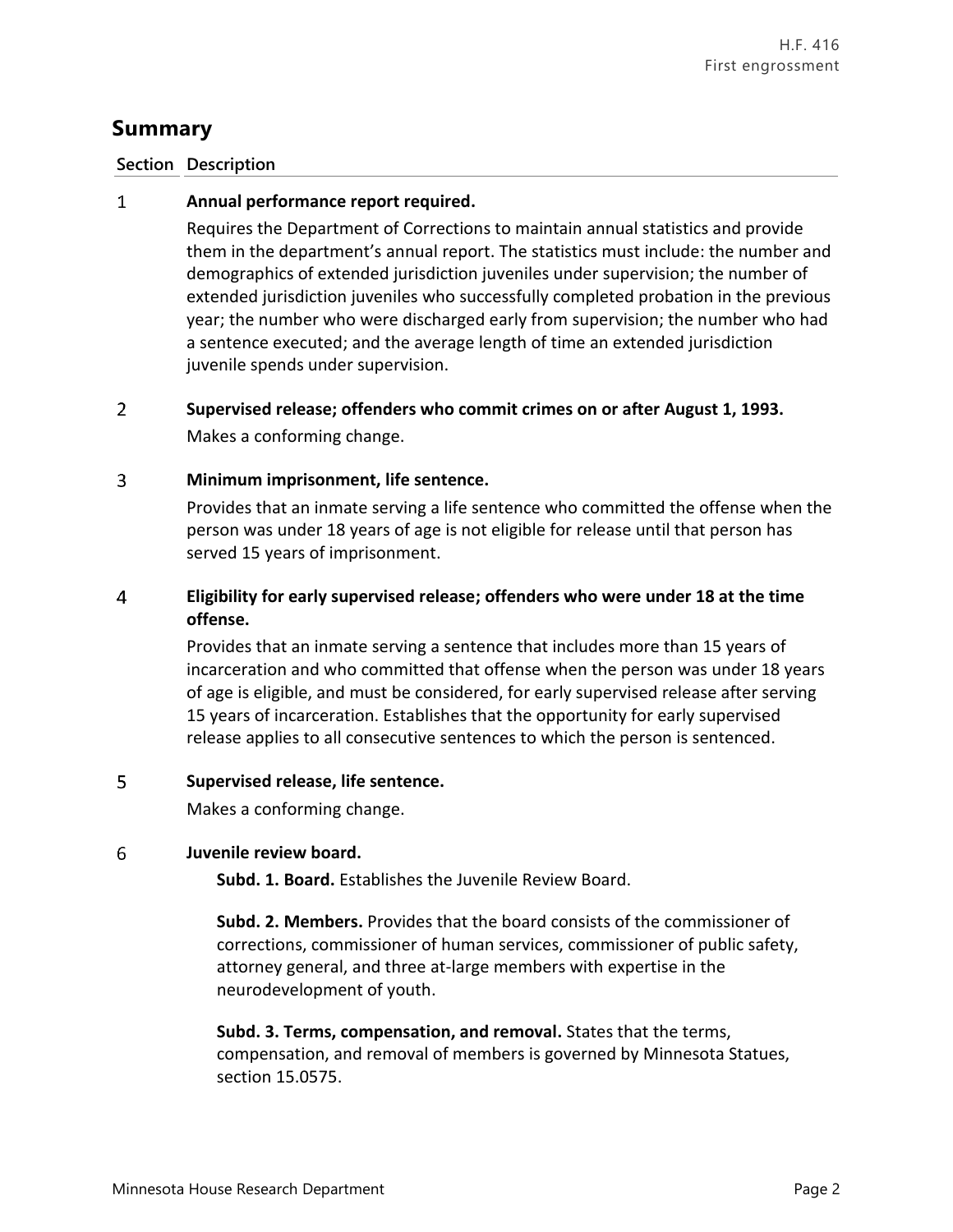### **Section Description**

**Subd. 4. Powers and duties.** Establishes that the board has the authority to release inmates who were under 18 at the time they committed an offense after the inmate has served 15 years or at an earlier time established by the court. Permits the board to grant release on multiple consecutive sentences. Requires the board to conduct an initial release hearing as soon as practicable after the inmate becomes eligible for release and requires a hearing by July 1, 2022, for any inmates who were eligible on or before July 1, 2021. Directs the board to conduct subsequent review hearings no sooner than six months after the prior hearing and no later than three years later. Permits the board to direct that the inmate serve supervised release time on intensive supervised release.

**Subd. 5. Administrative services.** Directs the commissioner of corrections to provide administrative support for the board and permits the commissioner to utilize the services of other agencies and accept donated services.

**Subd. 6. Development report.** Directs the board to require the preparation of a development report by a mental health professional to address the cognitive, emotional, and social maturity of the inmate. Permits the board to rely on a report that was prepared in the previous 12 months.

**Subd. 7. Victim statement.** Directs the board to notify any victim before a hearing and accept a written or oral statement by any victim.

**Subd. 8. Review hearing; notice.** Directs the board to notify an inmate of the date and time of the hearing at least 90 days before the hearing. Notice must include that the inmate has the right to counsel, the right to access the inmate's file, and the right to submit written arguments to the board before the hearing.

**Subd. 9. Considerations.** Directs the board to consider multiple factors in determining whether to grant release, including the development report, the inmate's conduct and progress while incarcerated, and the risk the inmate poses to the community. Directs the board to consider the neurological development of juveniles in making its decisions. Prohibits the board from granting release to a person who has not successfully completed appropriate treatment or participated in appropriate mental health treatment. Also requires an inmate to have a comprehensive individual release plan before release.

**Subd. 10. Findings of the board.** Directs the board to issue its decision within 30 days of a hearing. If the board denies release, it must identify specific steps an inmate can take to increase the likelihood of release at a future hearing.

**Subd. 11. Review by court of appeals.** Establishes that the court of appeals has the authority to review decisions of the board on two grounds: whether the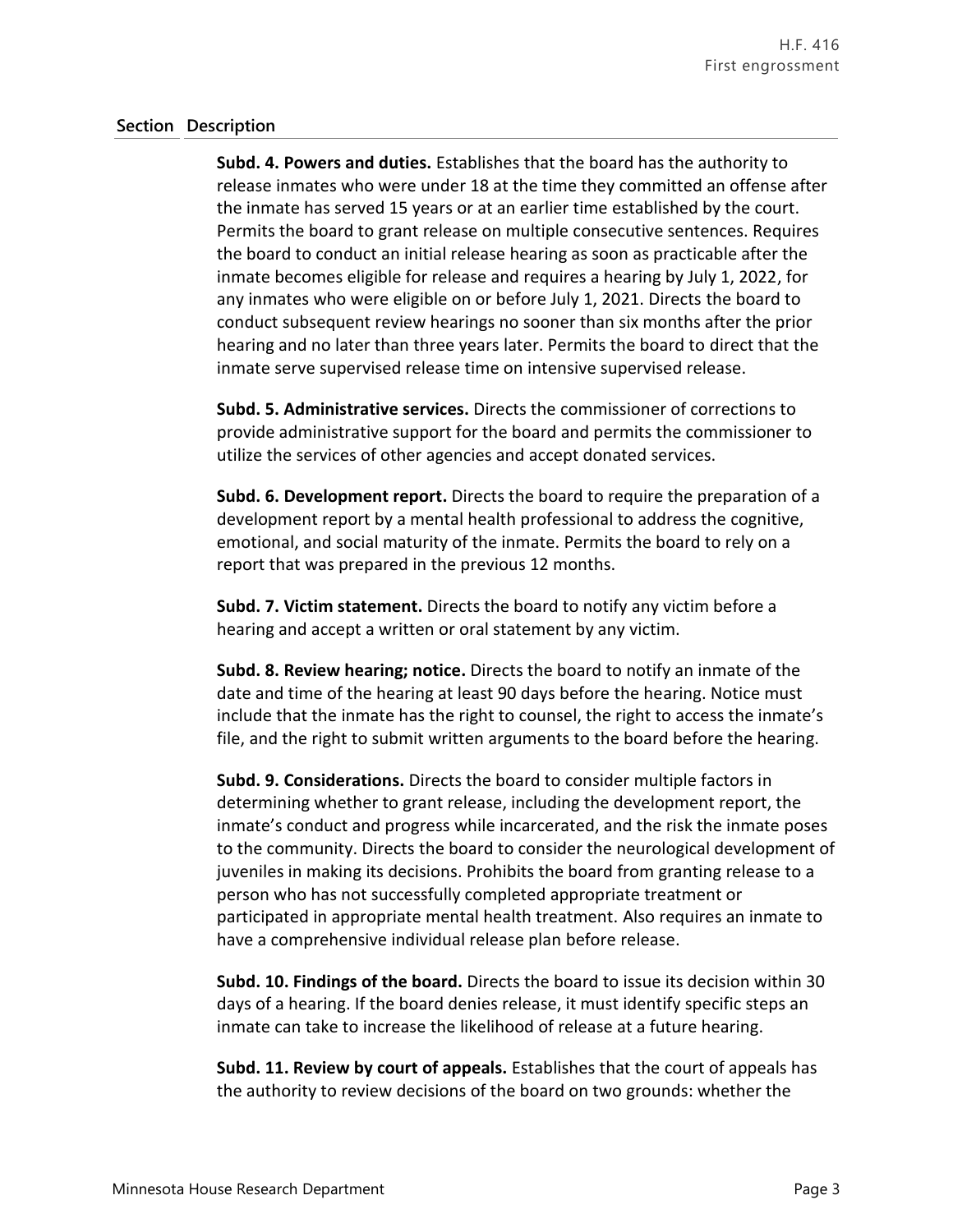## **Section Description**

order conforms with the section, and whether the findings of fact and order were unsupported by the entire record as submitted.

#### $\overline{7}$ **Executed sentences.**

Makes a conforming change.

### 8 **Powers and duties.**

Requires county probation officers to provide the Department of Corrections with the data needed to prepare the report required under subdivision 1.

### 9 **Comprehensive plan; standards of eligibility; compliance.**

Requires probation agencies in County Corrections Act counties to provide the Department of Corrections with the data needed to prepare the report required under subdivision 1.

#### 10 **Administrative review.**

Makes a conforming change granting the court of appeals the authority to review decisions by the Juvenile Review Board.

#### 11 **Life without release.**

Makes a conforming change.

### 12 **Offender under age 18; life imprisonment.**

Establishes that a court must sentence an offender who commits a heinous offense, as defined in the statute, when the person was under 18 years old to life in prison with the possibility of release.

### 13 **Mandatory life sentence without release; certain first-time and repeat egregious offenders.**

Provides that a court must sentence an offender who commits an offense under the conditions identified in the dangerous sex offender statute when the person was under 18 years old to life in prison with the possibility of release.

### 14 **Life sentences; minimum term of imprisonment.**

Establishes that a court must sentence an offender who commits an offense under the conditions identified in the dangerous sex offender statute when the person was under 18 years old to life in prison with the possibility of release after serving no more than 15 years.